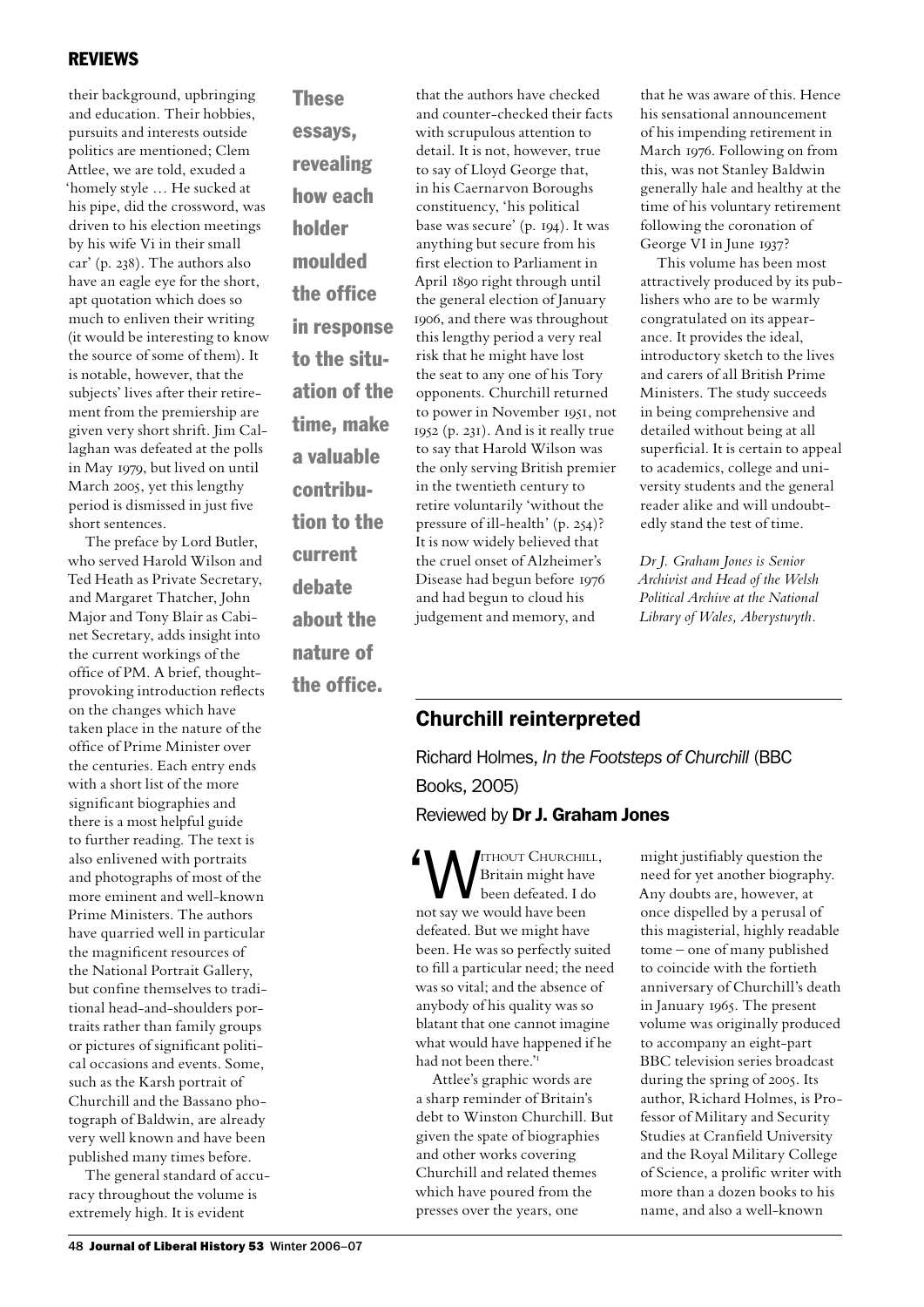### **REVIEWS**

presenter of several BBC television series. His predilection for military history, and immensely detailed knowledge of its minutiae, are at once apparent from the present tome, with its immensely searching analysis of military developments during the Boer War, the First World War and the Second World War. But he also has a good awareness of the political history of these years and of his subject's personal and family life. All three are intermingled to great effect to produce an unfailingly stimulating read.

Here we have two books rolled into one: a full, thoroughly researched, well-written biography, and an in-depth study of the character of a truly extraordinary man. Richard Holmes goes right back to basics, looking at the early formative influences which shaped Winston Churchill – his parents, upbringing and education at Harrow School. As a soldier in the Boer War at the turn of the century, Churchill was twice recommended for the Victoria Cross. As a politician, his career straddled more than the first half of the twentieth century; he first entered the House of Commons as the Conservative MP for Oldham in the 'khaki' general election of 1900, twice changed parties, serving as the Liberal President of the Board of Trade (as successor to David Lloyd George) and Home Secretary and later as Baldwin's Conservative Chancellor of the Exchequer, 1924–29, and as wartime premier from May 1940 until July 1945 and later peacetime Prime Minister from 1951–55. He remained the Tory MP for Woodford until October 1964, within weeks of his ninetieth birthday and subsequent death.

Readers of this *Journal* will perhaps be most interested in the period after 31 May 1904 when Churchill crossed the floor of the Commons to sit on the Liberal benches. Holmes provides his readers with sparky accounts of

such episodes as the famous siege of Sydney Street (pp. 106–07) and the 1910 Tonypandy Riots (p. 105), when the belligerent Home Secretary sent in the troops to smash strike action in the Rhondda valleys. In his brief concluding chapter, 'Death Shall have no Dominion' (pp. 347–55), the author concludes, 'The explanation is that Winston was a natural liberal forced by circumstances to join the Conservative Party, which only grudgingly accepted him' (p. 354).

The outstanding characteristic of the text is the author's uncanny knack of rolling out an array of absorbing historical facts and details about his subject's life and times, all of which are apparently at his fingertips, seemingly subject to effortless recall. We can read fascinating detail of the construction of the Churchill family's ancestral home at Blenheim Palace (p. 27), while at school the young Churchill, we are informed, was 'beaten for stealing sugar from the pantry' and 'took the headmaster's favourite straw hat and kicked it to bits, knowing very well that he would be flogged again' (p. 36). As Home Secretary, Churchill's civil uniform had 'more gold lace (and of course more medals) than anyone else's. Always a fastidious man, Winston bathed at least once a day and exuded the mingled odours of clean linen, cigar smoke and … cologne. He was every inch the young man who had arrived.' (p. 102) As Chancellor after 1924, he proudly donned his father Lord Randolph Churchill's official robes which had been carefully preserved in tissue paper and camphor for more than thirty years (p. 40). His ever-devoted wife, Clemmie Churchill, we are informed, continued to vote Liberal throughout her life (p. 165), while her husband lost his substantial life-savings in the Wall Street crash of 1929 (p. 186). As one of his many leisure interests, Churchill was well capable of laying a brick a minute



(caption to picture between pp. 240–41), while during the war years he and President Franklin D. Roosevelt exchanged more than 1700 letters and telegrams, on average almost one per day (p. 286). In 1951 he shuffled around noisily in his seat in the Commons during a speech by the Labour Chancellor Hugh Gaitskell, proclaiming to bemused fellow-MPs, 'I was only looking for a jujube' (p. 338). Extra fascinating facts and delightful snippets of information are presented in the footnotes which are genuinely helpful and informative.

Nor does Professor Holmes always stick to the accepted wisdom. He challenges the accepted view that Lord Randolph Church fell victim to syphilis in 1895, suggesting instead that he probably suffered from a left brain tumour (p. 38). Whereas most biographers point up the long-term close friendship between Churchill and Lloyd George, Holmes quotes his subject's private opinion of LG in a letter written in December 1901, 'Personally, I think Lloyd George a vulgar, chattering little cad',